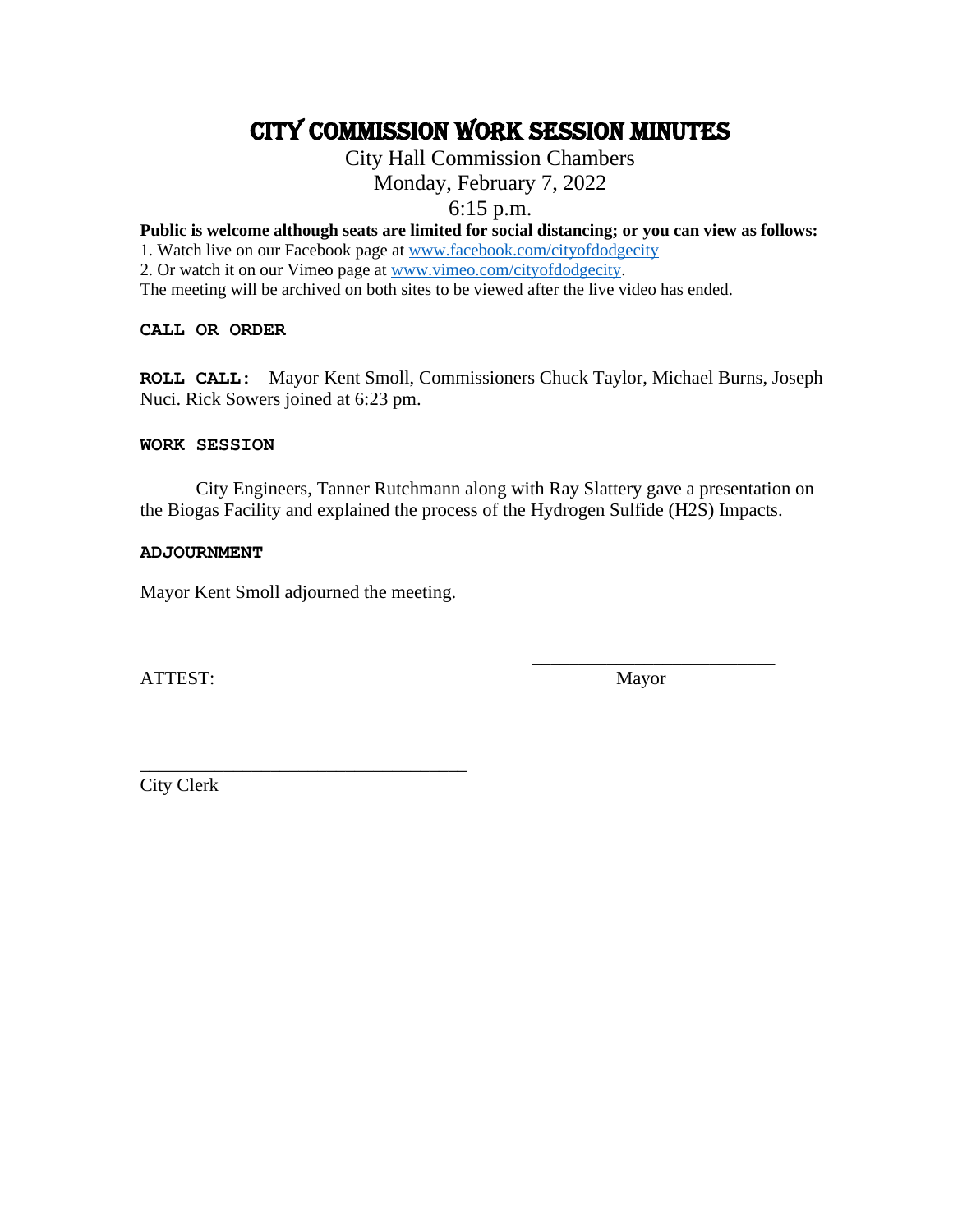# CITY COMMISSION MEETING minutes

# City Hall Commission Chambers Monday, February 7, 2022 7:00 p.m. MEETING #5204

**Public is welcome although seats are limited for social distancing; or you can view as follows:**

1. Watch live on our Facebook page at [www.facebook.com/cityofdodgecity](http://www.facebook.com/cityofdodgecity)

2. Or watch it on our Vimeo page at [www.vimeo.com/cityofdodgecity.](http://www.vimeo.com/cityofdodgecity)

The meeting will be archived on both sites to be viewed after the live video has ended.

#### **CALL TO ORDER**

**ROLL CALL:** Mayor Kent Smoll, Commissioners Rick Sowers, Chuck Taylor, Michael Burns, Joseph Nuci present.

**INVOCATION by** Pastor Corky Spitler of Christ the King Lutheran Church

**PLEDGE OF ALLEGIANCE** 

# **APPROVAL OF AGENDA**

Commissioner Chuck Taylor made a motion to approve the agenda as presented. Commissioner Michel Burns seconded the motion. The motion carried unanimously.

# **PETITIONS & PROCLAMATIONS**

# **VISITORS (Limit of five minutes per individual and fifteen minutes per topic. Final action may be deferred until the next City Commission meeting unless an emergency situation does exist).**

Police Chief Drew Francis introduced the three new police officers that joined the Dodge City Police Department, Rogelio Meza, Diego Medina and Margaret O'Leary and they were all sworn in with the City Loyalty Oath. Congratulations to Rogelio, Diego and Margaret.

#### **CONSENT CALENDAR**

- 1. Approval of City Commission Meeting Minutes, January 18, 2022.
- 2. Appropriation Ordinance No.3, February 7, 2022.
- 3. Cereal Malt Beverage License:
	- a. Don Hector, 208 S. 2nd Avenue
	- b. Yardley Dodge City, 2524 E. Wyatt Earp Blvd.
- 4. Approval of Contract for Water Service for 1504 Avenue P.
- 5. Approval of Contract for Water Service for 1608 Avenue P.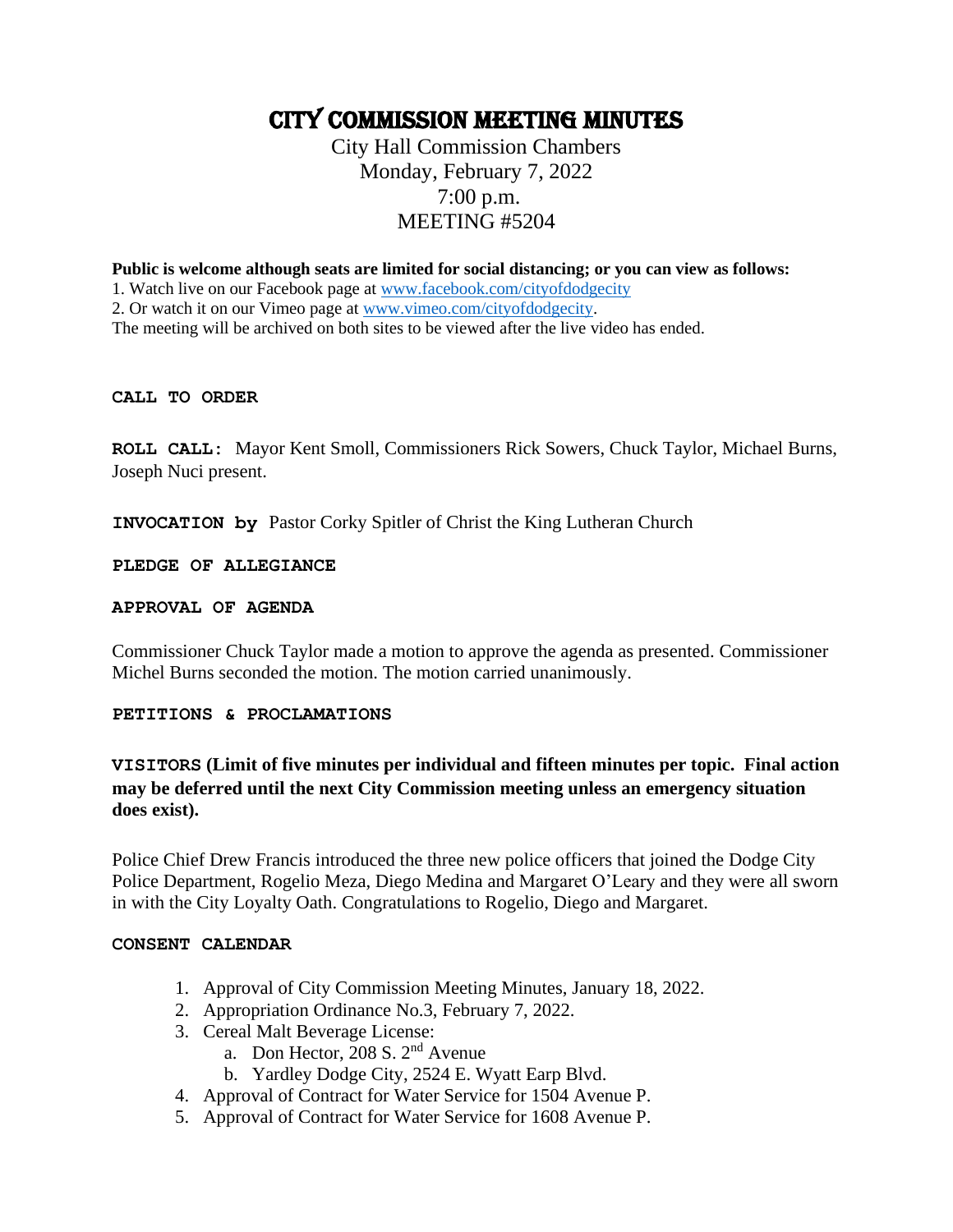**Page 2 City Commission Meeting February 7, 2022** 

Commissioner Michael Burns made a motion to approve the consent calendar. Commissioner Rick Sowers seconded the motion. The motion carried unanimously.

# **ORDINANCES & RESOLUTIONS**

**Resolution No. 2022-06**: A Resolution Authorizing Signers at Municipal Investment Pool was approved on a motion by Commissioner Michael Burns. Commissioner Joseph Nuci seconded the motion. The motion carried unanimously.

**Resolution No. 2022-07**: A Resolution Authorizing Signers at Western State Bank was approved on a motion by Commissioner Michael Burns. Commissioner Joseph Nuci seconded the motion. The motion carried unanimously.

**Resolution No. 2022-08:** A Resolution Authorizing the Sale and Conveyance of Lot 3, Fourteenth Avenue and Soule Subdivision, Original town of the City of Dodge City, Kansas to Capital Development LLC was approved on a motion by Commissioner Michael Burns. Commissioner Chuck Taylor seconded the motion. The motion carried unanimously.

# **UNFINISHED BUSINESS**

# **NEW BUSINESS**

- 1. Commissioner Joseph Nuci moved to approve the bid from Lewis Chevrolet in the amount of \$45,928 for two (2) new vehicles for Police Department. Commissioner Michael Burns seconded the motion. The motion carried unanimously.
- 2. Commissioner Rick Sowers moved to approve the purchase from TCS Uplifters in the amount of \$199,674.28 for four (4) police patrol vehicles. Commissioner Chuck Taylor seconded the motion. The motion carried unanimously.
- 3. Commissioner Joseph Nuci moved to approve of supplemental agreement with PEC not to exceed the amount of \$179,957.3. for inspections services for the 2nd Avenue Bridge & RCB Repairs. Commissioner Michael Burns seconded the motion. The motion carried unanimously.
- 4. Commissioner Rick Sowers moved to approve of the appointments and commissions to the 2022 Advisory Board. Commissioner Michael Burns seconded the motion. The motion carried unanimously.
- 5. All Commissioners consented to approve to allow city staff to solicit a sole source bid for ribbon board and audio video setup at United Wireless Arena.

# **OTHER BUSINESS**